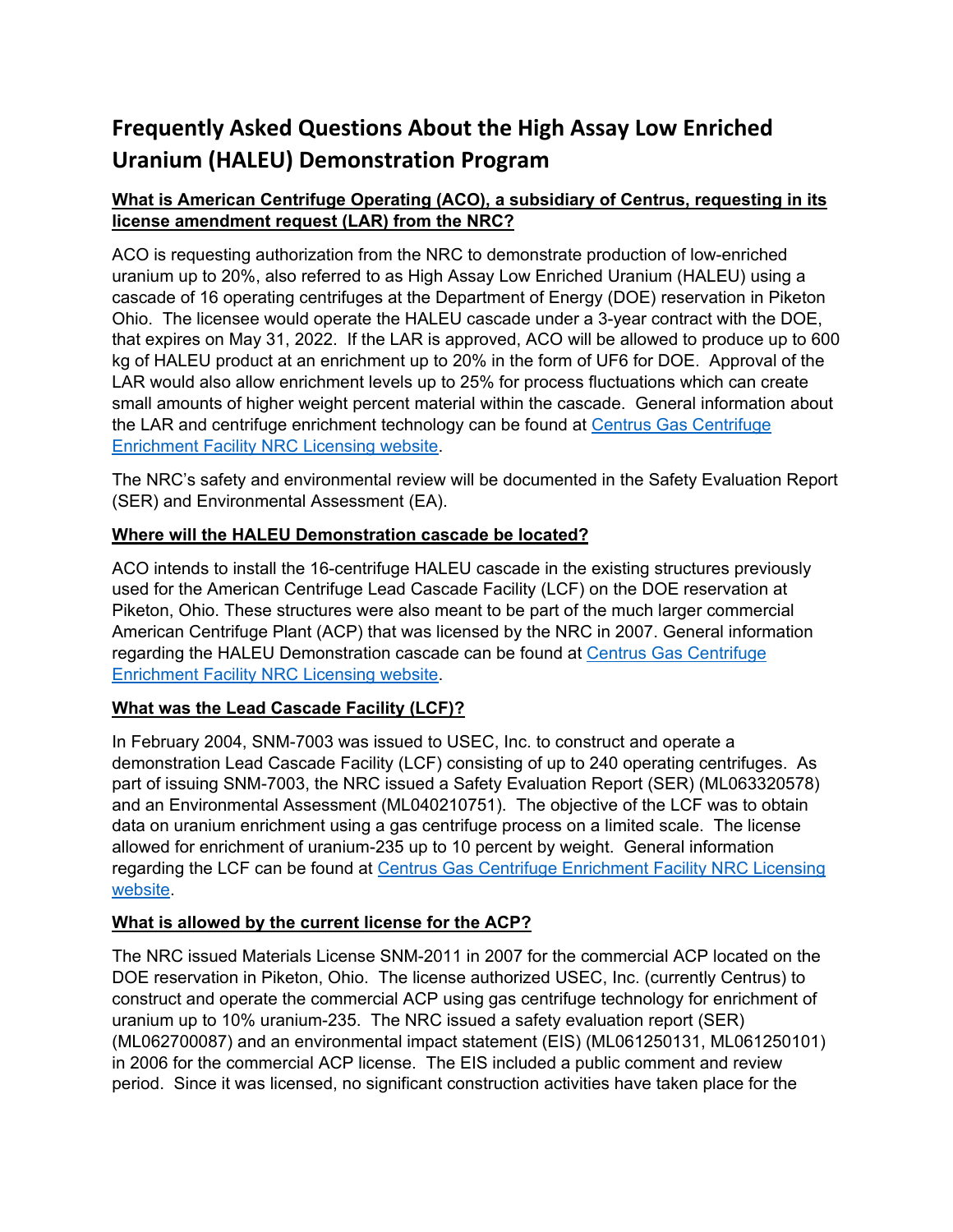commercial ACP. At full capacity, the commercial ACP would utilize about 11,500 operating centrifuges.

#### **Will the NRC review of the amendment application verify compliance with requirements that protect against nuclear proliferation?**

Yes. The NRC's safety review will evaluate compliance with applicable regulatory requirements in 10 CFR Parts 25, 73 and 74 and 95, which address proliferation concerns by imposing requirements for the protection of sensitive/classified information, technologies and materials. For example, 10 CFR Part 73, "Physical Protection of Plants and Materials," prescribes requirements for the establishment and maintenance of a physical protection system to protect special nuclear material at fixed sites and in transit, and to protect plants where special nuclear material is used, against radiological sabotage, theft and diversion. Requirements to measure, control, detect, and report the loss, theft, attempted theft, or unauthorized production of special nuclear material are included in 10 CFR Part 74, "Material Control and Accounting of Special Nuclear Material." Licensees are required to prevent unauthorized access and to maintain programs for protecting classified National Security Information, Restricted Data, and associated classified technology under 10 CFR Part 25, "Access Authorization," and 10 CFR Part 95, "Facility Security Clearance and Safeguarding of National Security Information and Restricted Data." Additionally, any export of HALEU would be subject to the provisions of 10 CFR Part 110, "Export and Import of Nuclear Equipment and Material," which govern the export and import of nuclear materials and equipment by NRC or Agreement State licensees.

## **Why is the NRC preparing an EA instead of an EIS for the HALEU Demonstration Program?**

The NRC staff determined that the ACO license amendment request (LAR) to operate the HALEU cascade did not meet the criteria in 10 CFR 51.20 for licensing actions requiring environmental impact statements. After analyzing the environmental impacts of the HALEU LAR, NRC staff determined that a finding of no significant impact (FONSI) appears to be warranted. Because the HALEU LAR activities would take place in a small portion of an existing building that housed the LCF, involve smaller quantities of material than the previously approved commercial ACP licensing action, and will produce minimal waste, the environmental impacts of the HALEU cascade would be bounded by those considered in the ACP EIS.

The proposed amendment is not similar to actions that normally require an EIS. The 16 centrifuge ACP HALEU demonstration would produce enriched product at the upper end of the low-enriched uranium (LEU) scale using a technology similar to the one approved for both the LCF and the ACP, but on a smaller scale. The staff determined the preparation of an EA was appropriate for the LCF because of the small scope of the proposed activities. The LCF application was for a demonstration facility utilizing up to 240 centrifuges for 5 years. In contrast, the ACP application, for which an EIS was required, was for a commercial facility utilizing about 11,500 operating centrifuges for 30 years. The NRC staff has determined the HALEU demonstration would be more similar in scope to the LCF licensing action because of the limited scope of operations, the small quantities of materials, and the minimal amount of waste generated.